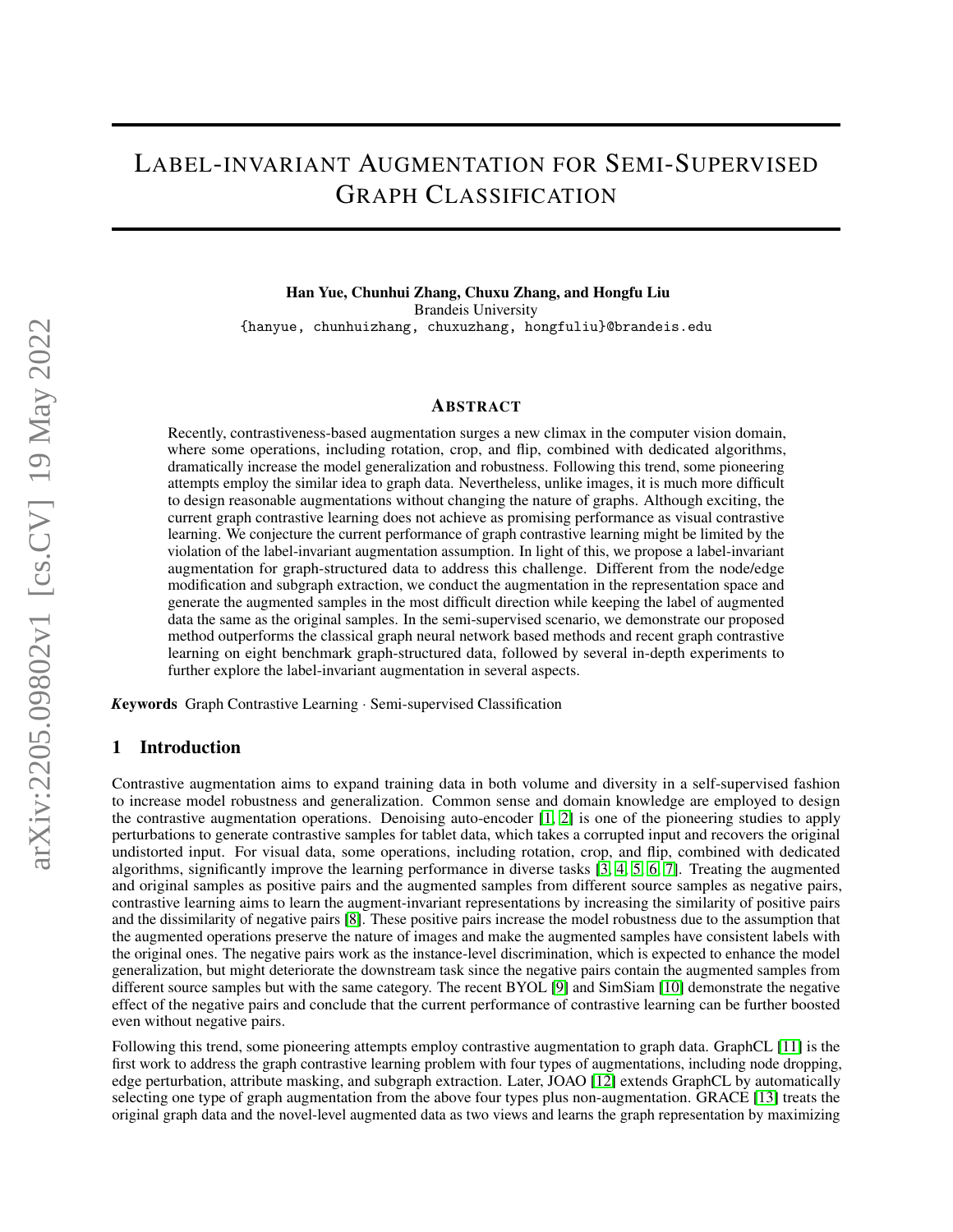the agreement between the two views. Similarly, MVGRL [\[14\]](#page-8-13) conducts the contrastive multi-view representation learning on both node and graph levels. Beyond the above studies to augment graphs, simGRACE [\[15\]](#page-8-14) perturbs the model parameters for contrastive learning, which can be regarded as an ensemble of model perturbation or a robust regularization. Although exciting, the above studies point out that the effectiveness of graph contrastive learning heavily hinges on ad-hoc data augmentations, which need to be carefully designed or selected per dataset and request more domain knowledge.

Contributions. We conjecture these hand-crafted graph augmentations might change the nature of the original graph and violate the label-invariant assumption in the downstream tasks. Different from treating graph contrastive learning in a pre-trained perspective, we aim to incorporate the downstream classification task into the representation learning, where the label information is fully used for both decision boundary learning and graph augmentation. Specifically, we propose Graph Label-invariant Augmentation (GLA), which conducts augmentation in the representation space and augments the most difficult sample while keeping the label of the augmented sample the same as the original sample. Our major contributions are summarized as follows:

- We propose a label-invariant augmentation strategy for graph contrastive learning, which involves labels in the downstream task to guide the contrastive augmentation. It is worthy to note that we do not generate any graph data. Instead, we directly generate the label-consistent representations as the augmented graphs during the training phase.
- In the rich representation space, we aim to generate the most difficult sample for the model and increase the model generalization. Rather than formulating it as an expensive bi-level optimization problem, we choose a lightweight technique by randomly generating a set of qualified candidates and selecting the most difficult one, i.e., minimizing the maximum loss or worst case loss over the augmented candidates.
- We conduct a series of semi-supervised experiments on eight graph benchmark datasets in a fair setting and compare our label-invariant augmentation with classical graph neural network based methods and recent graph contrastive methods by running the codes provided by the original authors. Extensive results demonstrate our label-invariant augmentation can achieve better performance in general cases without generating real augmented graphs and any specific domain knowledge. Besides algorithmic performance, we also provide rich and in-depth experiments to explore label-invariant augmentation in several aspects.

## 2 Related Work

Here we introduce the related work of graph neural networks and graph contrastive learning for graph classification. Node classification, although related, is not covered here due to its different setting.

Graph Neural Network. Graph Neural Networks (GNNs) have been employed on various graph learning tasks and achieved promising performance [\[16\]](#page-8-15). To extract the representation of each node, GNNs pass node embeddings from its connected neighbor nodes and apply feedforward neural networks to transform the aggregated features. As a pioneer study in GNNs, graph convolutional network (GCN) firstly aims to generalize the convolution mechanism from image to graph [\[16,](#page-8-15) [17,](#page-8-16) [18\]](#page-8-17). Based on GCN, instead of simply summing and averaging connected neighboring node's embedding, graph attention networks [\[19,](#page-8-18) [20,](#page-8-19) [21\]](#page-8-20) adopt an attention mechanism that builds self-attention to score each connected neighboring nodes' embedding to identify the more important nodes and enhance the effectiveness of message passing. Then in order to break prior GNN's limitations on message passing over long distances on large graphs, graph recurrent neural networks [\[22,](#page-8-21) [23\]](#page-8-22) apply the gating mechanism from RNNs to propagation on graph topology. Simultaneously, for dealing with the noise introduced from more than 3 layers of graph convolution, DeepGCN [\[24,](#page-9-0) [25\]](#page-9-1) uses skip connections and enables GCN to achieve better results with deeper layers. Recently, GAE [\[26\]](#page-9-2) and Infomax [\[27\]](#page-9-3) achieve state-of-the-art performance on several benchmark datasets. GAE extends the variational auto-encoder to graph neural networks for unsupervised learning, while Infomax learns the unsupervised representation on graphs to enlarge mutual information between local (node-level) and global (graph-level) representations in one graph.

Graph Contrastive Learning. Recently, many studies has been devoted to the graph contrastive learning area in diverse angles, including graph augmentation, negative sample selection, and view fusion. GraphCL [\[11\]](#page-8-10) summarizes four types of graph augmentations to learn the invariant representation across different augmented views. Built on GraphCL, JOAO [\[12\]](#page-8-11) proposes a learnable module to automatically select augmentation for different datasets to alleviate the human labor in combinations of these augmentations. Differently, MVGRL [\[14\]](#page-8-13) contrasts node and graph encodings across views which enriches more negative samples for contrastive learning. Later, InfoGCL [\[28\]](#page-9-4) diminishes the mutual information between contrastive parts among views while preserving the task-relevant representation. Beyond augmenting graphs, SimGRACE [\[15\]](#page-8-14) disturbs the model weights and then learns the invariant high-level representation at the output end to alleviate the design of graph augmentation.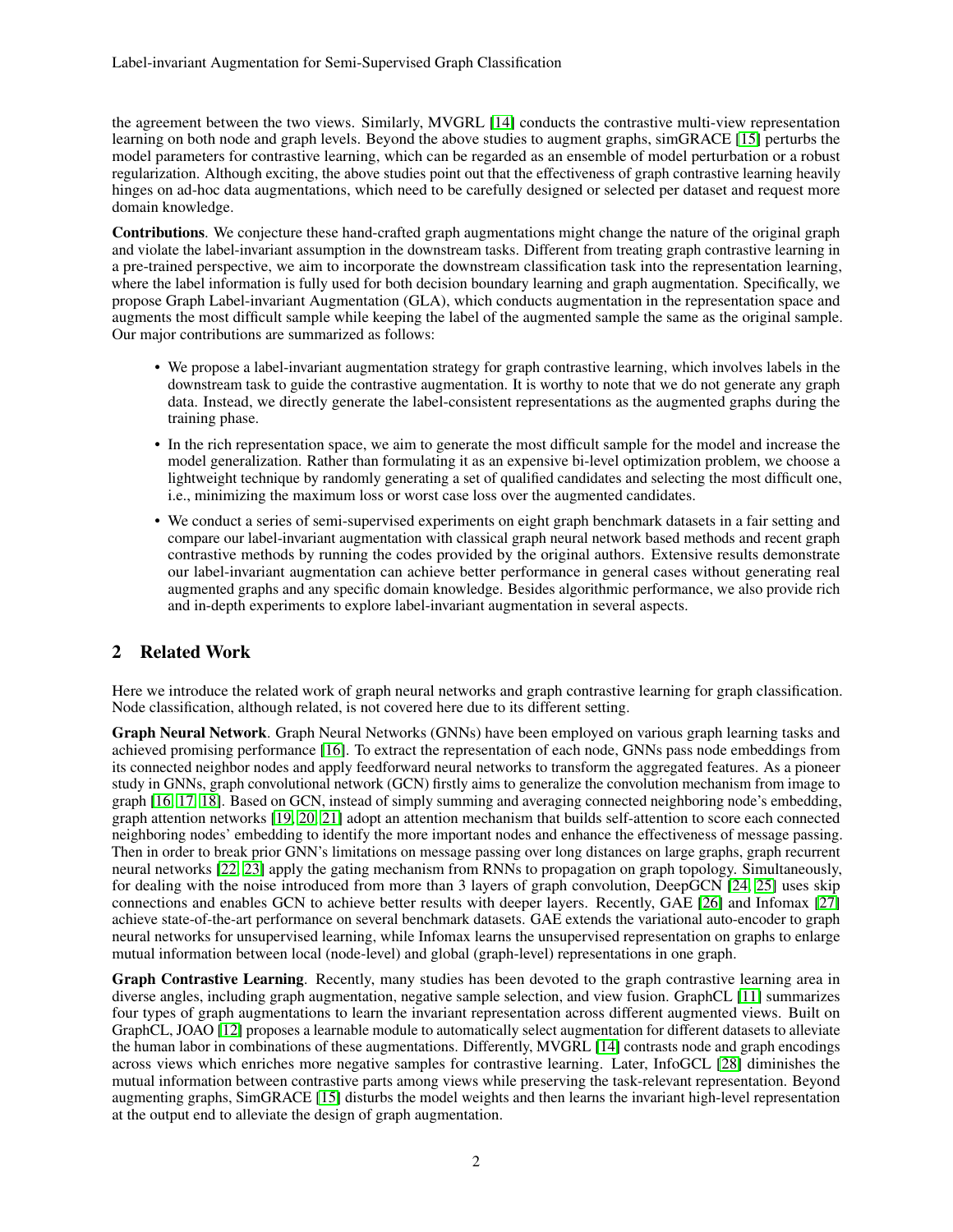Different from the above methods that separate the pre-train and fine-tuning phases, we aim to employ the label information in downstream tasks to guide the augmentation process. Specifically, in this study, we propose a labelinvariant augmentation strategy for graph-level representation learning.

## 3 Methodology

A graph can be represented by  $G = (V, X, A)$ , where  $V = \{v_1, v_2, ..., v_n\}$  is the set of vertexes,  $X \in \mathbb{R}^{n \times d}$  denotes the features of each vertex, and  $A \in \{0,1\}^{n \times n}$  represents the adjacency matrix. Given a set of labeled graphs  $S = \{(G_1, y_1), (G_2, y_2), ..., (G_M, y_M)\}\$  where M is the number of labeled graphs, and  $y_i \in \mathcal{Y}$  is the corresponding categorical label of graph  $G_i \in \mathcal{G}$  (1≤i≤M), and another set of unlabeled graphs  $\mathcal{T} = \{G_{M+1},...,G_N\}$ , where N is the number of all graphs,  $M < N$ , the semi-supervised graph classification problem can be defined as learning a mapping function from graphs to categorical labels  $f : \mathcal{G} \to \mathcal{Y}$  to predict the labels of  $\mathcal{T}$ . In this section, we first illustrate our motivation supported by empirical evidence, then we elaborate on our Graph Label-invariant Augmentation (GLA) method for semi-supervised graph classification.

#### 3.1 Motivation

Augmentation plays an important role in neural network training. It not only improves the robustness of learned representation but also introduces rich data for training. For graph-structured data, GraphCL [\[11\]](#page-8-10) proposes four types of augmentations: node dropping, edge perturbation, attribute masking, and subgraph sampling. However, it is widely noticed that the effectiveness of graph contrastive learning highly depends on the chosen types of augmentations for specific graph data [\[12,](#page-8-11) [12\]](#page-8-11). To illustrate the difference between various augmentation combinations, we conduct experiments on *MUTAG* [\[29\]](#page-9-5) in a semi-supervised graph classification task, where the label rate is set to 50%. Figure [1](#page-2-0) shows the performance gains (classification accuracy %) of different augmenta-



<span id="page-2-0"></span>Figure 1: Performance gains (%) of GraphCL and JOAOv2 under different augmentation settings on *MUTAG* [\[29\]](#page-9-5) dataset compared to none augmentation setting.

tion combinations compared to none augmentation. We can see that different augmentation combinations result in different performances, and JOAOv2 automatically selects data augmentations but cannot guarantee to outperform GraphCL with all augmentation combinations. Moreover, some augmentation combinations work worse than none augmentation, which demonstrates that some augmentations hurt the model training. We further fine-tune a model with 100% labeled graphs from *MUTAG*, and then feed the augmented graphs (randomly selected from the four augmentation types with an augmentation ratio of 0.2) to this model, finding that about 80% augmented graphs have the same labels with their corresponding original graphs. It indicates that most augmentations are reasonable, which is one of the reasons that GraphCL works well. While on the other hand, there are still about 20% augmented graphs getting different labels from the original ones. Motivated by this, we design a label-invariant augmentation strategy for graph contrastive learning.

#### 3.2 Label-invariant Augmentation

Framework Overview. Figure [2](#page-3-0) illustrates the framework of our proposed Graph Label-invariant Augmentation (GLA) for semi-supervised graph classification, which mainly consists of four components: Graph Neural Network Encoder, Classifier, Label-invariant Augmentation, and Projection Head. We first use GNN Encoder to get graph-level original representation for the input graph. Then Label-invariant Augmentation, together with Classifier, is utilized to generate augmented representation from original representation under a label-invariant constraint. For an unlabeled graph, we expect that the labels represented by original prediction and augmented prediction are the same. For a labeled graph, we expect that the label represented by augmented prediction is the same as the ground truth label. A cross-entropy loss is used to keep refining the classifier with labeled graphs. Finally, a Projection Head is adopted to generate projections for contrastive loss. We use  $\Theta = {\theta_G, \theta_C, \theta_P}$  to denote the trainable parameters set, where  $\theta_G, \theta_G,$  and  $\theta_P$  denote the parameters of GNN Encoder, Classifier and Projection Head, respectively. Details of each component are as follows.

Graph Neural Network Encoder. Graph Neural Network Encoder aims to get graph-level representations for graphstructured data. It is flexible to adopt various GNNs for this part. We follow GraphCL [\[11\]](#page-8-10) and utilize ResGCN [\[30\]](#page-9-6), which takes Graph Convolutional Network (GCN) [\[31\]](#page-9-7) as the backbone, to extract node-level representations from the input graph, and then a global sum pooling layer is used to obtain its graph-level representation. The computation of the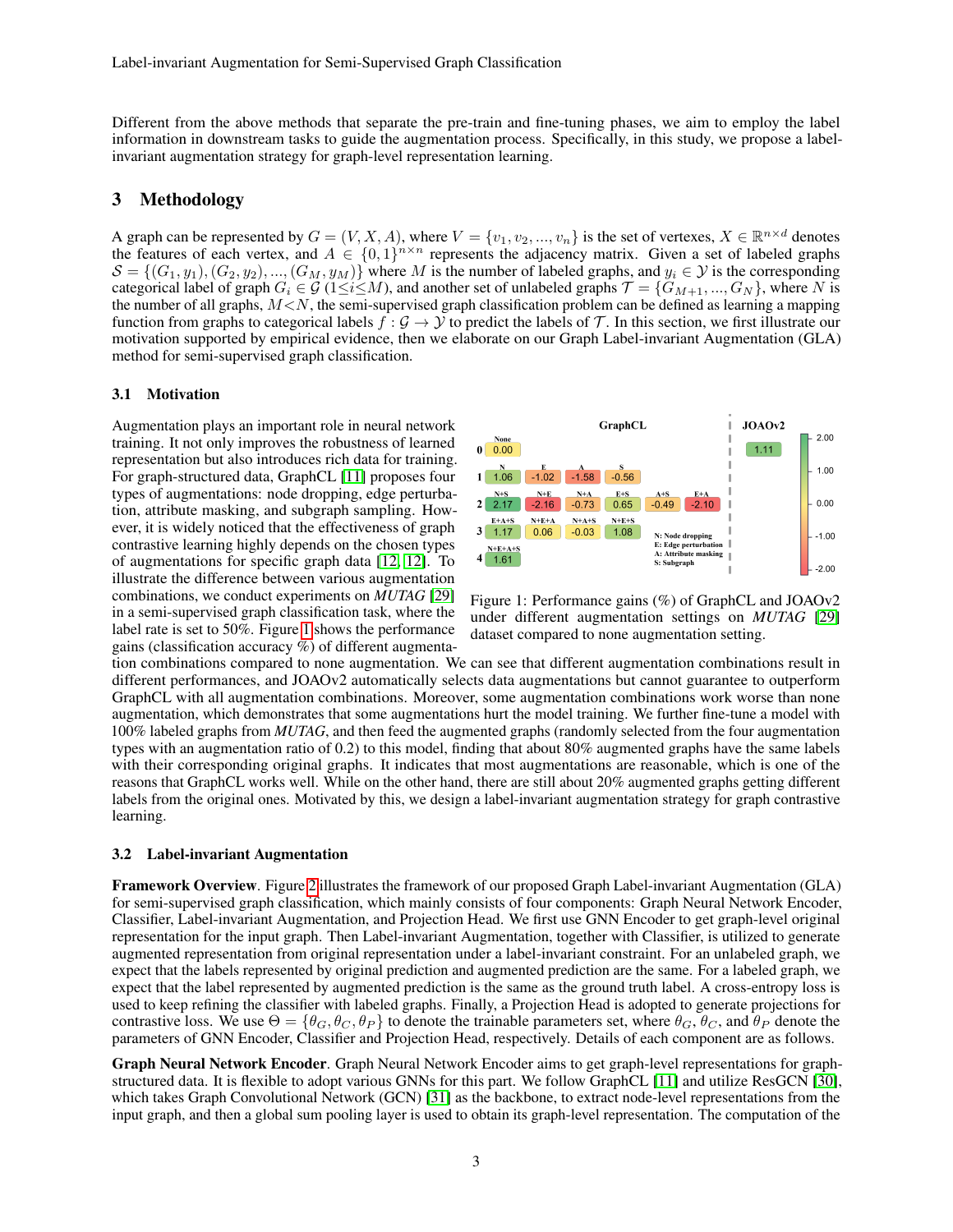

<span id="page-3-0"></span>Figure 2: Framework of our Graph Label-invariant Augmentation (GLA) for semi-supervised graph classification. Given an input graph, a Graph Neural Network (GNN) Encoder is employed to encode the input graph into a graphlevel representation (original representation). Then we perturb the original representation to get multiple augmented representations. A classifier is adopted to verify whether the augmentations are label-invariant or not. We select the "hardest" augmented representation, i.e., the one that has the least probability of belonging to the same class as original representation, from all augmented representations that satisfy the label-invariant constraint. On top of GNN Encoder, we build a projection head to get projections for both original representation and label-invariant augmented representation. We maximize the agreement between projections via a contrastive loss for all graphs and refine the classifier via a cross-entropy loss with labeled graphs.

GCN layer with the parameter  $\theta_G$  is described as follows:

$$
G^{(l+1)} = \sigma(\tilde{D}^{-\frac{1}{2}}\tilde{A}\tilde{D}^{-\frac{1}{2}}G^{(l)}\theta_G^{(l)}),\tag{1}
$$

where  $\tilde{A} = A + I_n$  is the adjacency matrix A with added self-connections,  $I_n \in \mathbb{R}^{n \times n}$  is the identity matrix,  $\tilde{D}$  is the degree matrix of  $\tilde{A}$ , and  $\theta_G^{(l)}$  is a layer-specific trainable weight matrix.  $G^{(l)}$  denotes the matrix in the *l*-th layer, and  $G^{(0)} = X$ . We employ  $\sigma(\cdot) = \text{ReLU}(\cdot)$  as the activation function.

Then on top of the ResGCN, we use a global sum pooling layer to get graph-level representations from node-level representations as follows:

$$
H = \text{Pooling}(G). \tag{2}
$$

Here we use  $H^O$  to denote the original representation of the input graph and  $H^A$  to denote the augmented representation of the augmented graph. The augmentation method will be described in the Label-invariant Augmentation part.

**Classifier.** Based on the graph-level representations, we employ fully-connected layers with the parameter  $\theta_C$  for prediction:

$$
C^{(l+1)} = \text{Softmax}(\sigma(C^{(l)} \cdot \theta_C^{(l)})),\tag{3}
$$

where  $C^{(l)}$  denotes the embeddings in the *l*-th layer, and the input layer  $C^{(0)} = H^O$  or  $C^{(0)} = H^A$  for the original representation and augmented representation, respectively. In our experiments, we adopt a 2-layer multilayer perceptron and obtain predictions  $C^O$  and  $\tilde{C}^A$  for original representation  $H^O$  and augmented representation  $H^A$ .

Label-invariant Augmentation. Instead of augmenting graph data by node dropping, edge perturbation, attribute masking, or subgraph sampling as recent graph contrastive learning methods [\[11,](#page-8-10) [12\]](#page-8-11), we conduct the augmentation in the representation space by adding a perturbation to the original representation  $H^O$  so that we do not need to generate any graph data. In our experiment, we first calculate the centroid of original representations for all graphs and get the average value of euclidean distances between each original representation and the centroid as  $d$ , that is:

$$
d = \frac{1}{N} \sum_{i=1}^{N} \|H_i^O - \frac{1}{N} \sum_{j=1}^{N} H_j^O\|.
$$
 (4)

Then the augmented representation  $H^A$  is calculated by:

<span id="page-3-1"></span>
$$
H^A = H^O + \eta d\Delta,\tag{5}
$$

where  $\eta$  scales the magnitude of the perturbation, and  $\Delta$  is a random unit vector.

To achieve the label-invariant augmentation, each time, we randomly generate multiple perturbations and select the qualified augmentation candidates that obey the label-invariant property. Among these qualified candidates, we choose the most difficult one, i.e., the one closest to the decision boundary of the classifier, to increase the model generalization ability.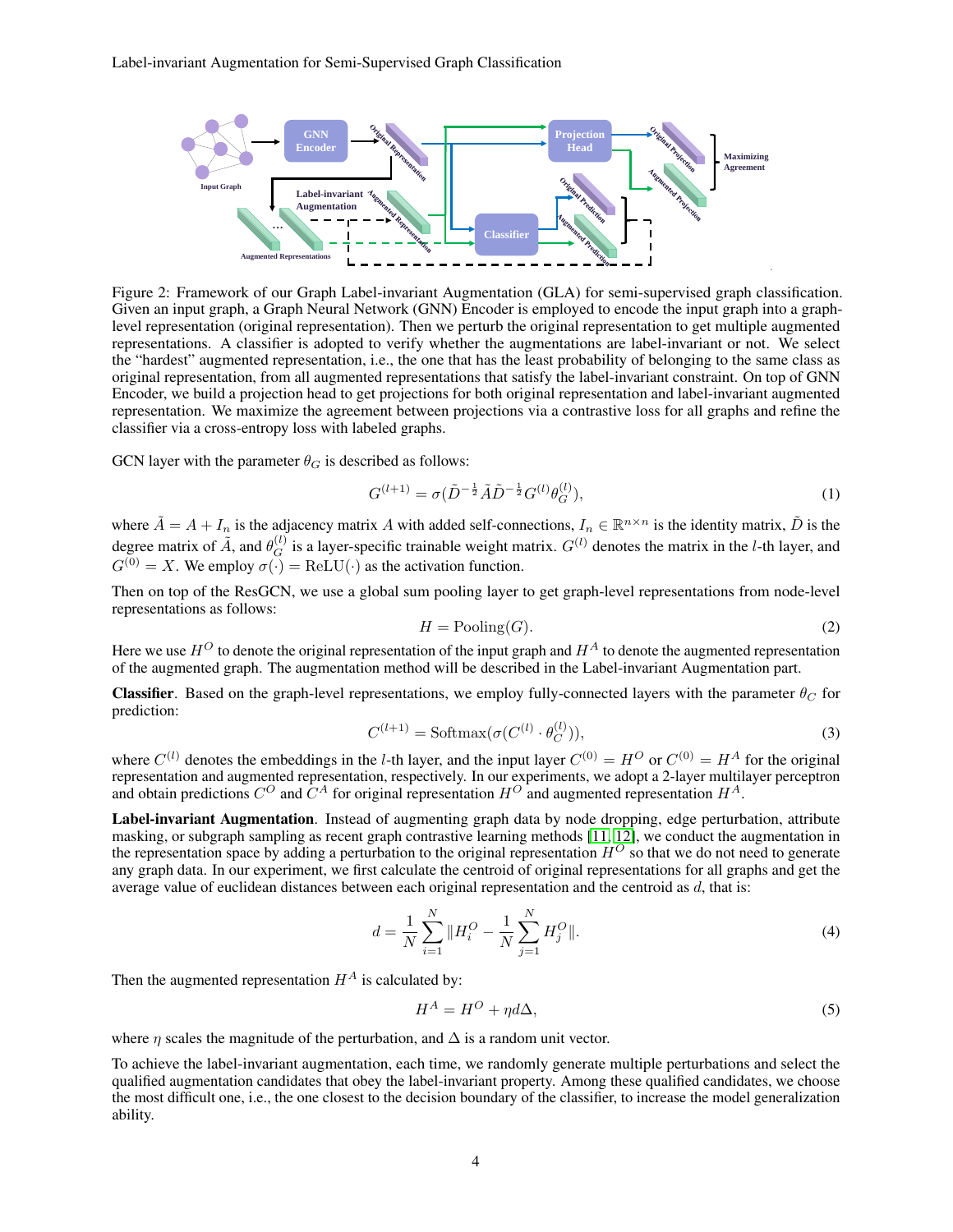| <b>Datasets</b>  | Category                     |   | #Graph | Avg. #Node | Avg. #Edge |
|------------------|------------------------------|---|--------|------------|------------|
| <i>MUTAG</i>     | <b>Biochemical Molecules</b> | ◠ | 188    | 17.93      | 19.79      |
| <b>PROTEINS</b>  | <b>Biochemical Molecules</b> | ◠ | 1113   | 39.06      | 72.82      |
| DD               | <b>Biochemical Molecules</b> | ↑ | 1178   | 284.32     | 715.66     |
| NCH <sub>1</sub> | <b>Biochemical Molecules</b> | ↑ | 4110   | 29.87      | 32.30      |
| <b>COLLAB</b>    | Social Networks              | 3 | 5000   | 74.49      | 2457.78    |
| $RDT-B$          | Social Networks              | ◠ | 2000   | 429.63     | 497.75     |
| $RDT-M5K$        | Social Networks              |   | 4999   | 508.52     | 594.87     |
| <b>GITHUB</b>    | Social Networks              | ◠ | 12725  | 113.79     | 234.64     |

<span id="page-4-2"></span>Table 1: Statistics of datasets for semi-supervised graph classification

**Projection Head.** We employ fully-connected layers with the parameter  $\theta_P$  to get projections for contrastive learning from graph-level representations, which is shown as:

$$
P^{(l+1)} = \sigma(P^{(l)} \cdot \theta_P^{(l)}).
$$
\n(6)

We adopt a 2-layer multilayer perceptron and get projections  $P^O$  and  $P^A$  from original representation  $H^O$  and augmented representation  $H^{A}$ .

<span id="page-4-0"></span>Objective Function. Our objective function consists of contrastive loss and classification loss. For contrastive loss, we utilize the normalized temperature-scaled cross-entropy loss (NT-Xent) [\[11\]](#page-8-10) but only keep the positive-pair part as follows:

<span id="page-4-1"></span>
$$
\mathcal{L}_P = \frac{-(P^O)^\top P^A}{\|P^O\| \|P^A\|}.\tag{7}
$$

Maximizing the agreement between original projection and augmented projection would increase the robustness of the model.

For classification loss, we adopt cross-entropy, which is defined as:

$$
\mathcal{L}_C = -\sum_{i=1}^c (Y_i^O \log P_i^O + Y_i^O \log P_i^A),\tag{8}
$$

where  $Y^O$  is the label of the input graph, and c is the number of graph categories. We only calculate  $\mathcal{L}_C$  for labeled graphs. The improvement of the classifier would help with the label-invariant augmentation, which in turn benefits the training of the classifier.

Combining Eq. [\(7\)](#page-4-0) and [\(8\)](#page-4-1), our overall objective function can be written as follows:

<span id="page-4-3"></span>
$$
\min_{\Theta} \mathcal{L}_P + \alpha \mathcal{L}_C,\tag{9}
$$

where  $\alpha$  is a trade-off hyperparameter to balance the contrastive loss and classification loss.

Discussion. From the perspective of information usage for model training, our proposed method is the same as the semi-supervised learning task by recent graph contrastive learning methods [\[11,](#page-8-10) [12,](#page-8-11) [14,](#page-8-13) [15\]](#page-8-14), which use structure information of all graphs and label information of a subset of all graphs for model training. From the perspective of training strategy, the previous methods first pre-train a model via a contrastive loss and then fine-tune the model for downstream tasks. While our proposed method focuses on semi-supervised classification, we merge the pre-train and fine-tuning phases into one integrated phase. During our training phase, the augmented samples increase the model robustness and generalization ability, and the classifier helps to generate better augmented samples, which in turn benefits classification performance.

## 4 Experiments

In this section, we first describe our semi-supervised settings of experiments and baseline methods for comparison. Then we show the algorithmic performance of these methods on eight graph benchmark datasets in a fair setting. Finally, we provide some insightful experiments to demonstrate the effectiveness of the proposed Graph Label-invariant Augmentation (GLA) method.

#### 4.1 Experiment Settings

Datasets. We select eight public graph classification benchmark datasets from TUDataset [\[32\]](#page-9-8) for evaluation, including *MUTAG* [\[29\]](#page-9-5), *PROTEINS* [\[33\]](#page-9-9), *DD* [\[34\]](#page-9-10), *NCI1* [\[35\]](#page-9-11), *COLLAB* [\[36\]](#page-9-12), *RDT-B* [\[36\]](#page-9-12), *RDT-M5K* [\[36\]](#page-9-12), and *GITHUB* [\[37\]](#page-9-13).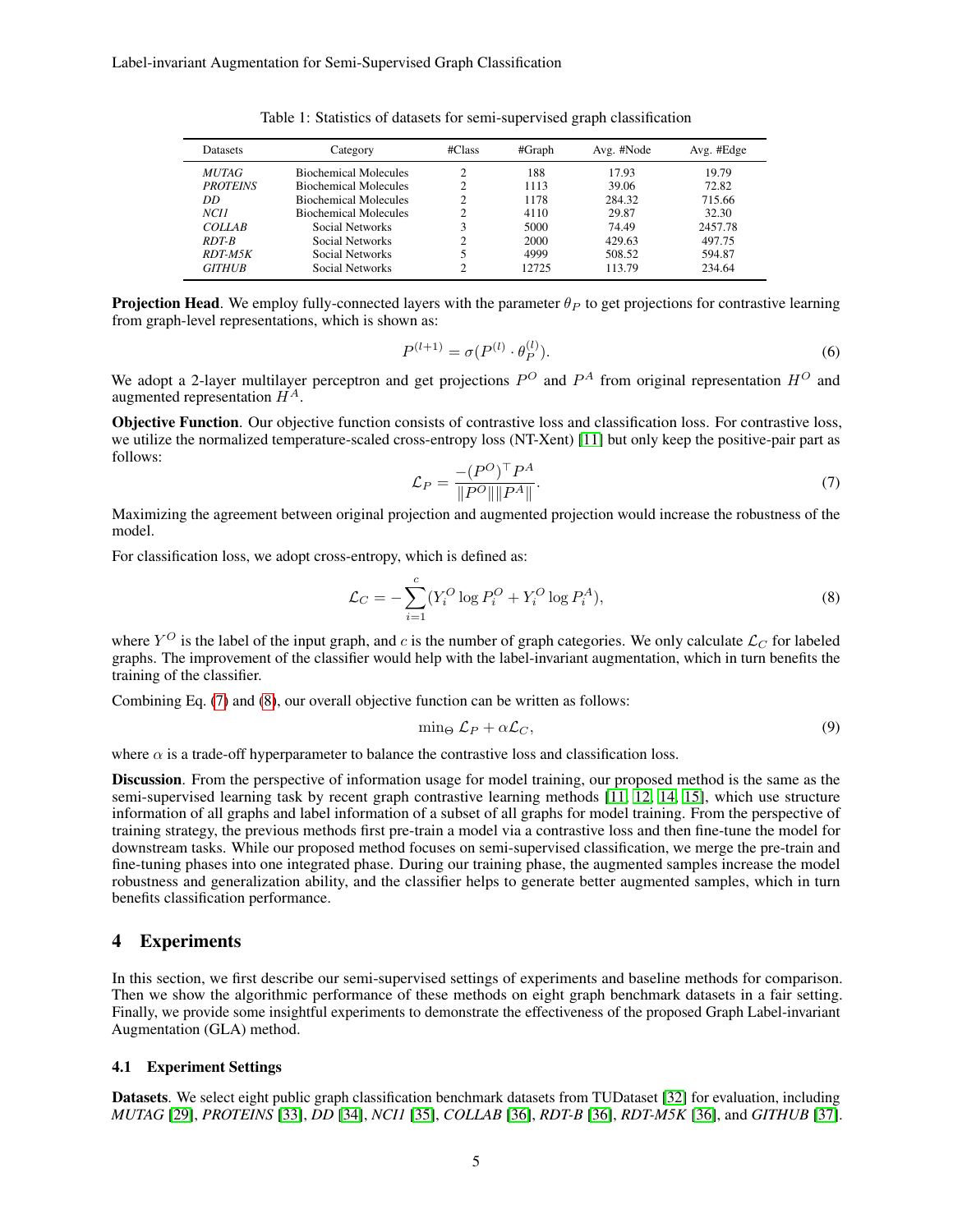| Label | Methods      | MUTAG            | <b>PROTEINS</b>  | DD               | NC11             | <b>COLLAB</b>    | $RDT-B$                 | RDT-M5K          | <b>GITHUB</b>    | Avg.  | Rank |
|-------|--------------|------------------|------------------|------------------|------------------|------------------|-------------------------|------------------|------------------|-------|------|
| 30%   | <b>GAE</b>   | $83.63 \pm 0.81$ | $74.31 \pm 0.33$ | $77.33 \pm 0.36$ | $77.20 \pm 0.22$ | $77.46 \pm 0.11$ | $90.75 \pm 0.17$        | $54.81 \pm 0.18$ | $65.22 \pm 0.11$ | 75.09 | 5.00 |
|       | Infomax      | $84.68 \pm 1.12$ | $74.84 \pm 0.28$ | $77.07 \pm 0.45$ | $79.49 \pm 0.17$ | $77.30 \pm 0.19$ | $90.65 \pm 0.17$        | $55.37 \pm 0.20$ | $66.45 \pm 0.06$ | 75.73 | 4.25 |
|       | <b>MVGRL</b> | $83.16 \pm 0.98$ | $75.56 \pm 0.44$ | $77.08 \pm 0.56$ | $72.41 \pm 0.18$ | $75.28 \pm 0.12$ | $88.20 \pm 0.16$        | $53.16 \pm 0.06$ | $64.71 \pm 0.04$ | 73.70 | 6.12 |
|       | SimGRACE     | $83.68 \pm 0.84$ | $74.38 \pm 0.30$ | $76.27 \pm 0.38$ | $78.52 \pm 0.17$ | $78.66 \pm 0.24$ | $90.60 \pm 0.17$        | $55.54 \pm 0.16$ | $66.81 \pm 0.14$ | 75.56 | 4.50 |
|       | GraphCL      | $85.20 \pm 0.98$ | $74.12 \pm 0.30$ | $78.60 \pm 0.37$ | $79.22 \pm 0.09$ | $77.90 \pm 0.20$ | $90.35 \pm 0.18$        | 56.07 $\pm$ 0.15 | $67.63 \pm 0.13$ | 76.14 | 3.38 |
|       | JOAOv2       | $85.67 \pm 0.91$ | $75.02 \pm 0.30$ | $77.16 \pm 0.30$ | $78.69 \pm 0.18$ | $79.88 \pm 0.17$ | <b>91.65</b> $\pm$ 0.15 | $55.23 \pm 0.14$ | $67.96 \pm 0.10$ | 76.41 | 2.62 |
|       | GLA (Ours)   | $86.32 \pm 1.25$ | $75.65 \pm 0.37$ | $77.49 \pm 0.40$ | 79.71 $\pm$ 0.13 | $78.78 \pm 0.12$ | $91.05 \pm 0.25$        | $55.85 \pm 0.22$ | $65.16 \pm 0.19$ | 76.25 | 2.12 |
| 50%   | GAE          | $84.12 \pm 0.90$ | $74.75 \pm 0.38$ | $78.35 \pm 0.31$ | $79.56 \pm 0.16$ | $80.47 \pm 0.14$ | $90.95 \pm 0.19$        | $55.69 \pm 0.16$ | $67.09 \pm 0.13$ | 76.37 | 5.88 |
|       | Infomax      | $87.37 \pm 1.11$ | $75.38 \pm 0.38$ | $78.26 \pm 0.38$ | 80.80 $\pm$ 0.13 | $79.70 \pm 0.11$ | $91.50 \pm 0.26$        | $56.51 \pm 0.18$ | $67.70 \pm 0.09$ | 77.15 | 3.75 |
|       | <b>MVGRL</b> | $85.79 \pm 0.23$ | $76.72 \pm 0.34$ | $78.60 \pm 0.46$ | $74.09 \pm 0.10$ | $76.08 \pm 0.05$ | $88.55 \pm 0.06$        | $54.04 \pm 0.06$ | $64.89 \pm 0.05$ | 74.84 | 5.62 |
|       | SimGRACE     | $86.32 \pm 0.88$ | $75.09 \pm 0.35$ | $78.39 \pm 0.35$ | $79.78 \pm 0.24$ | $80.48 \pm 0.15$ | $91.45 \pm 0.16$        | $56.50 \pm 0.20$ | $67.71 \pm 0.16$ | 76.97 | 4.50 |
|       | GraphCL      | $87.28 \pm 0.71$ | $75.29 \pm 0.29$ | $78.73 \pm 0.46$ | $80.17 \pm 0.19$ | $80.40 \pm 0.16$ | $91.45 \pm 0.25$        | 56.83 $\pm$ 0.19 | $68.71 \pm 0.09$ | 77.36 | 3.25 |
|       | JOAOv2       | $86.78 \pm 0.79$ | $75.74 \pm 0.29$ | $78.52 \pm 0.45$ | $80.10 \pm 0.17$ | $81.50 \pm 0.18$ | <b>92.10</b> $\pm$ 0.18 | $56.51 \pm 0.17$ | 68.97 $\pm$ 0.11 | 77.53 | 2.75 |
|       | GLA (Ours)   | $90.00 \pm 0.94$ | $76.19 \pm 0.28$ | $80.22 \pm 0.37$ | $80.66 \pm 0.28$ | $80.84 \pm 0.12$ | $91.65 \pm 0.22$        | $56.63 \pm 0.13$ | $66.59 \pm 0.14$ | 77.85 | 2.25 |
| 70%   | GAE          | $87.31 \pm 0.66$ | $75.47 \pm 0.38$ | $79.37 \pm 0.36$ | $79.78 \pm 0.17$ | $80.78 \pm 0.12$ | $91.50 \pm 0.19$        | $56.25 \pm 0.16$ | $68.42 \pm 0.14$ | 77.36 | 5.62 |
|       | Infomax      | $88.33 \pm 0.73$ | $75.92 \pm 0.38$ | $79.28 \pm 0.33$ | $82.85 \pm 0.16$ | $81.04 \pm 0.12$ | $92.15 \pm 0.13$        | $56.63 \pm 0.18$ | $68.88 \pm 0.14$ | 78.14 | 3.62 |
|       | <b>MVGRL</b> | $87.95 \pm 0.35$ | 77.81 $\pm$ 0.35 | $79.51 \pm 0.34$ | $74.43 \pm 0.08$ | $76.42 \pm 0.08$ | $88.65 \pm 0.23$        | $54.40 \pm 0.11$ | $65.00 \pm 0.08$ | 75.52 | 5.25 |
|       | SimGRACE     | $87.37 \pm 0.71$ | $76.52 \pm 0.36$ | $78.90 \pm 0.29$ | $81.80 \pm 0.15$ | $81.88 \pm 0.23$ | $92.45 \pm 0.13$        | $56.58 \pm 0.09$ | $68.19 \pm 0.15$ | 77.96 | 4.12 |
|       | GraphCL      | $88.33 \pm 0.86$ | $76.36 \pm 0.25$ | $79.03 \pm 0.29$ | $82.50 \pm 0.13$ | $81.08 \pm 0.17$ | $91.85 \pm 0.14$        | $56.91 \pm 0.17$ | $69.19 \pm 0.08$ | 78.16 | 3.62 |
|       | JOAOv2       | $87.78 \pm 0.76$ | $76.46 \pm 0.27$ | $79.11 \pm 0.38$ | $81.70 \pm 0.26$ | 82.16 $\pm$ 0.17 | $92.20 \pm 0.19$        | $56.67 \pm 0.16$ | 69.96 $\pm$ 0.11 | 78.26 | 3.25 |
|       | GLA (Ours)   | $91.05 \pm 0.86$ | $77.45 \pm 0.38$ | 80.71 $\pm$ 0.29 | 83.24 $\pm$ 0.14 | $81.54 \pm 0.14$ | $91.70 \pm 0.17$        | 57.01 $\pm$ 0.14 | $67.11 \pm 0.18$ | 78.73 | 2.50 |

<span id="page-5-0"></span>Table 2: Semi-supervised graph classification results (Accuracy  $\% \pm$  Standard Deviation  $\%$ ) on eight benchmark datasets. The best and second-best results are highlighted in red and blue, respectively.

Table [1](#page-4-2) shows the statistics of these datasets. The first four datasets include biochemical molecules and proteins, and the last four datasets are about social networks. The numbers of graphs in these datasets range from 188 to 12725, the average node numbers range from 17.93 to 508.52, and the average edge numbers are from 19.79 to 2457.78, indicating the diversity of these datasets.

Compared Methods and Implementation. We choose two heuristic self-supervised methods, GAE [\[26\]](#page-9-2) and In-fomax [\[27\]](#page-9-3), and four recent graph contrastive learning methods, MVGRL [\[14\]](#page-8-13), GraphCL [\[11\]](#page-8-10), JOAOv2 [\[12\]](#page-8-11), and SimGRACE [\[15\]](#page-8-14), for comparison on semi-supervised graph classification task. GAE performs adjacency matrix reconstruction by using a graph convolutional network (GCN) [\[31\]](#page-9-7) encoder and a simple inner product decoder. Infomax is based on global-local representation consistency enforcement, which maximizes the mutual information between global and local representation. MVGRL proposes to learn node and graph level representations by node diffusion and contrasting encodings. GraphCL presents four types of graph augmentations. Based on GraphCL, JOAOv2 is designed as a unified bi-level optimization framework to automatically select graph augmentations. SimGRACE perturbs parameters of graph encoder for contrastive learning, which does not require data augmentations.

For GAE, Infomax, and GraphCL, we adopt the implementations and default hyperparameter settings provided by the source codes of GraphCL [\[11\]](#page-8-10). For other compared methods, we follow the implementations and hyperparameter settings in their corresponding source codes. The compared methods are pre-trained first and then are fine-tuned for the semi-supervised graph classification task. For our proposed Graph Label-invariant Augmentation (GLA) method, we perform contrastive learning and graph classifier learning synchronously. The implementation details of GLA are as follows. We implement the networks based on GraphCL [\[11\]](#page-8-10) by PyTorch, set the magnitude of perturbation  $\eta$  to 1.0, and the weight of classification loss  $\alpha$  to 1.0, which is the same with GraphCL. We adopt Adam optimizer [\[38\]](#page-9-14) to minimize the objective function in Eq. [\(9\)](#page-4-3).

Evaluation Protocol. We evaluate the models with 10-fold cross-validation. We randomly shuffle a dataset and then evenly split it into 10 parts. Each fold corresponds to one part of data as the test set and another part as the validation set to select the best epoch, where the rest folds are used for training. We select 30%, 50%, 70% graphs from the training set as labeled graphs for each fold, then conduct semi-supervised learning. For a fair comparison, we use the same training/validation/test splits for all compared methods on each dataset. Semi-supervised graph classification results are reported by the average accuracy across 10 folds and their standard deviations.

## 4.2 Algorithmic Performance

Table [2](#page-5-0) shows the prediction results of two self-supervised and five graph contrastive learning methods under the semi-supervised graph classification setting with 30%, 50%, and 70% label ratios on eight benchmark datasets, where the best and second-best results are highlighted in red and blue, respectively, and the last column is the average rank score across all datasets. Although different algorithms achieve their best performances on different datasets, the contrastiveness-based methods perform better than the non-contrastiveness-based methods in general, which indicates the effectiveness of the graph augmentation. Our proposed GLA achieves the best ranking scores under all 30%, 50%, and 70% label ratios in experiments, the second-best average performance under 30% label ratio, and the best average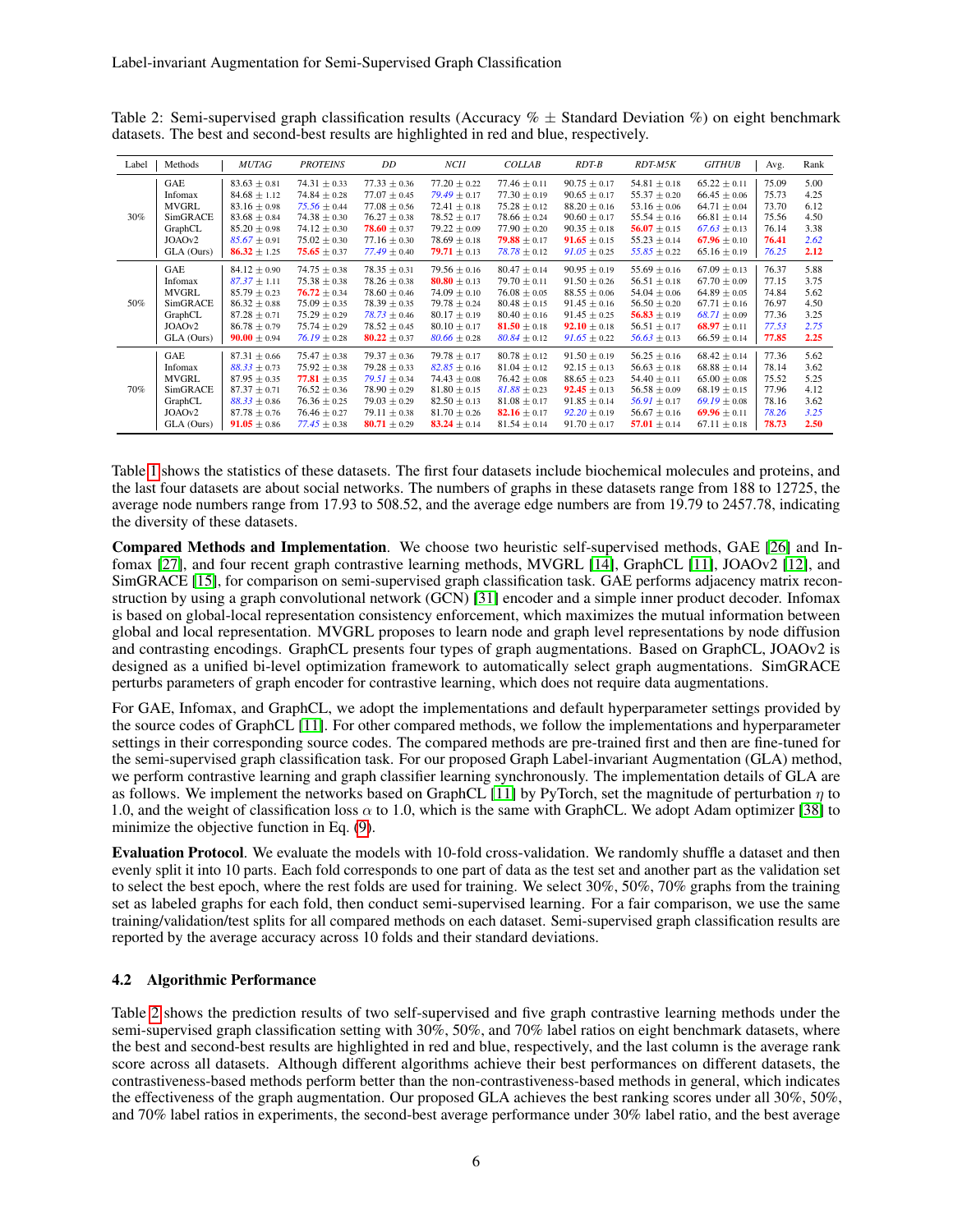<span id="page-6-0"></span>

<span id="page-6-2"></span><span id="page-6-1"></span>Figure 3: Performance gain and label-invariant rates. (a) demonstrates the average performance gains on eight datasets with more labeled samples produced by GraphCL, JOAOv2, and GLA. (b) shows the label-invariant rate distributions of different augmentation methods over eight datasets. (c) shows the label-invariant rates of our GLA over different semi-supervised settings.

performance under 50% and 70% label ratios. In our algorithmic design, we employ the decision boundary learned from the labeled samples to verify the label-invariant augmentation. It is worthy to note that the quality of the decision boundary depends on the number of labeled samples. We conjecture that a 30% label ratio is not sufficient enough to learn a high-quality decision boundary, resulting in our GLA performing slightly worse than JOAOv2 on average. With more labeled samples, our GLA delivers the best average performance over other competitive methods. Different from other graph contrastive learning methods, our augmentation method aims to generate label-invariant augmentations, which decreases the possibility of getting "bad" augmentations, thus resulting in better performance.

Besides the general comparison in Table [2,](#page-5-0) we dive into details and discover several interesting findings. Figure [3\(a\)](#page-6-0) demonstrates the average performance gains on eight datasets with more labeled samples produced by GraphCL, JOAOv2, and our GLA, the top three methods in our experiments. In addition to seeing that the increased performance of all three methods well aligns with more labeled samples, our GLA receives more performance gains than GraphCL and JOAOv2. By such comparisons, we can roughly eliminate the effect of more labeled samples and attribute the extra gains to the label-invariant augmentation. It also verifies our aforementioned conjecture that the high-quality decision boundary is beneficial to the label-invariant augmentation, further bringing in the performance boost. Moreover, we further verify our motivation by checking the label-invariant property of different contrastive methods. While we do not have a ground truth classifier, we use fine-tuned classifiers in the representation spaces learned by these contrastive methods with a 100% label ratio as the surrogates of the ground truth classifier. Then we use these classifiers to assess how many of the augmented representations belong to the same class as their corresponding original representations. Figure [3\(b\)](#page-6-1) presents the distributions of label-invariant rates across eight baseline datasets for all graph contrastive methods. As our GLA trained under different label ratios would generate different augmentations, we put the results of GLA's label-invariant rates under 30%, 50%, and 70% label ratios together for plotting. We can see that GLA has the highest label-invariant rates on average compared to other methods. It is also noticed that the label-invariant rates of different contrastive methods keep the same ranking with the performance in Table [2](#page-5-0) (the last column), which verifies our motivation for designing a label-invariant augmentation strategy. Moreover, we further demonstrate our GLA's label-invariant rates along with different label ratios in Figure [3\(c\),](#page-6-2) which accords with our expectation that more labeled samples lead to a high-quality decision boundary and further promote the label-invariant rate in GLA.

## 4.3 In-depth Exploration

Here we further demonstrate several in-depth explorations of our GLA in terms of negative pairs, augmentation space, and strategy.

*Negative Pairs*. The existing graph contrastive learning methods treat the augmented graphs from different source samples as negative pairs and employ the instance-level discrimination on these negative pairs. Since these methods separate the pre-train and fine-tuning phases, the negative pairs contain the augmented samples from different source samples but with the same category in the downstream tasks. Here we explore the effect of negative pairs on our GLA. Figure [4\(a\)](#page-7-0) shows the performance of our GLA with and without negative pairs on four datasets. We can see the performance with negative pairs significantly drops compared with our default setting without negative pairs, which behaves consistently on all four datasets. Different from the existing graph contrastive methods, our GLA integrates the pre-train and fine-tuning phases, where the negative pairs designed in a self-supervised fashion are not beneficial to the downstream tasks. This finding is also in accord with the recent studies [\[10,](#page-8-9) [9\]](#page-8-8) in the visual contrastive learning area.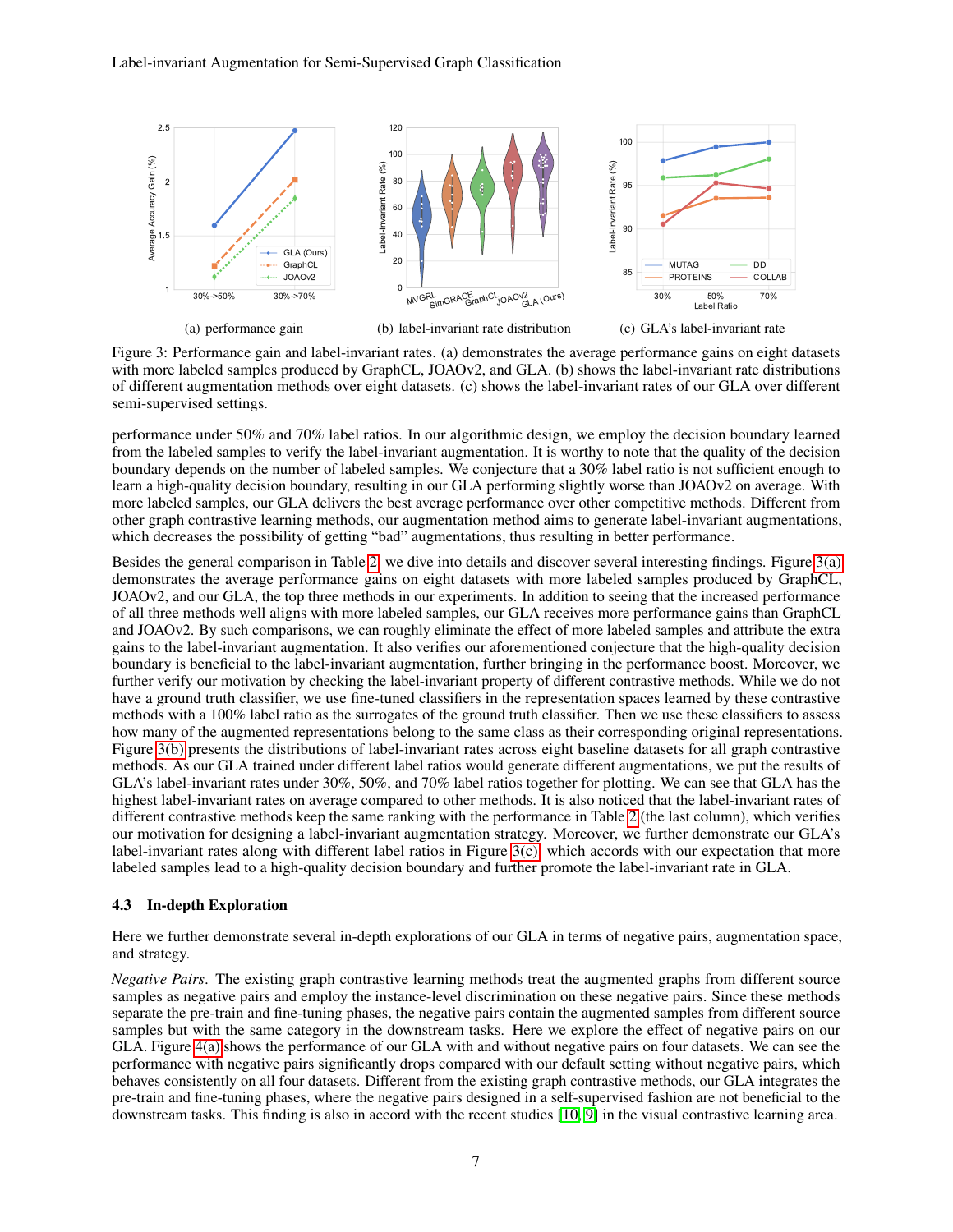<span id="page-7-2"></span><span id="page-7-0"></span>

<span id="page-7-1"></span>Figure 4: In-depth exploration of GLA. (a) contrastive loss with/without negative pairs, (d) performance of different label-invariant augmentation strategies, (b,c,e,f) performance of magnitude of perturbation  $\eta$  on different datasets under 50% label ratio.

*Augmentation Space*. Different from the most graph contrastive learning methods that directly augment raw graphs, our GLA conducts the augmentation in the representation space, as we believe the raw graphs can be mapped into the representation space, and this space is much easier to augment than the original graph space. In Eq. [\(5\)](#page-3-1), we design our representation augmentation with a random unit vector scaled by the magnitude of the perturbation η. Figure [4\(](#page-7-1)b,c,e,f) show the performance of our GLA with different values of  $\eta$  on four datasets, where we provide GraphCL and GraphCL+Label-Invariant as references. GraphCL+Label-Invariant takes the augmented graph from GraphCL and filters the augmented samples that violate the label-invariant property by the downstream classifier. Comparing the two references, we can see that the label-invariant property benefits not only our GLA but also other contrastive methods in most cases. For our GLA, although the  $\eta$  values corresponding to the best performance vary on different datasets, the default setting with  $\eta = 1$  delivers satisfying performance in general, which outperforms GraphCL+Label-Invariant and indicates the superior of the representation augmentation over the raw graph augmentation. *Augmentation Strategy*. In the representation space, there might exist multiple qualified candidates that obey the label-invariant property. Our GLA chooses the most difficult augmentation for the model. Here we demonstrate the performance of different augmentation strategies among qualified candidates, including the most difficult augmentation, random augmentation, and the easiest augmentation in Figure [4\(d\),](#page-7-2) where the random augmentation can be regarded as GraphCL+Label-Invariant. We can see that the most difficult augmentation increases the model generalization and indeed brings in significant improvements over the other two ways. This also provides good support for our representation augmentation, where we can find the most difficult augmentation in the representation space, but it is difficult to directly generate the raw graphs that are challenging to the downstream classifier.

#### 5 Conclusion

In this paper, we consider the graph contrastive learning problem. Different from the existing methods from the pre-train perspective, we propose a novel Graph Label-invariant Augmentation (GLA) algorithm which integrates the pre-train and fine-tuning phases to conduct the label-invariant augmentation in the representation space by perturbations. Specifically, GLA first checks whether the augmented representation obeys the label-invariant property and chooses the most difficult sample from the qualified samples. By this means, GLA achieves the contrastive augmentation without generating any raw graphs and also increases the model generalization. Extensive experiments in the semi-supervised setting on eight benchmark graph datasets demonstrate the effectiveness of our GLA. Moreover, we also provide extra experiments to verify our motivation and explore the in-depth factors of GLA in the effect of negative pairs, augmentation space, and strategy.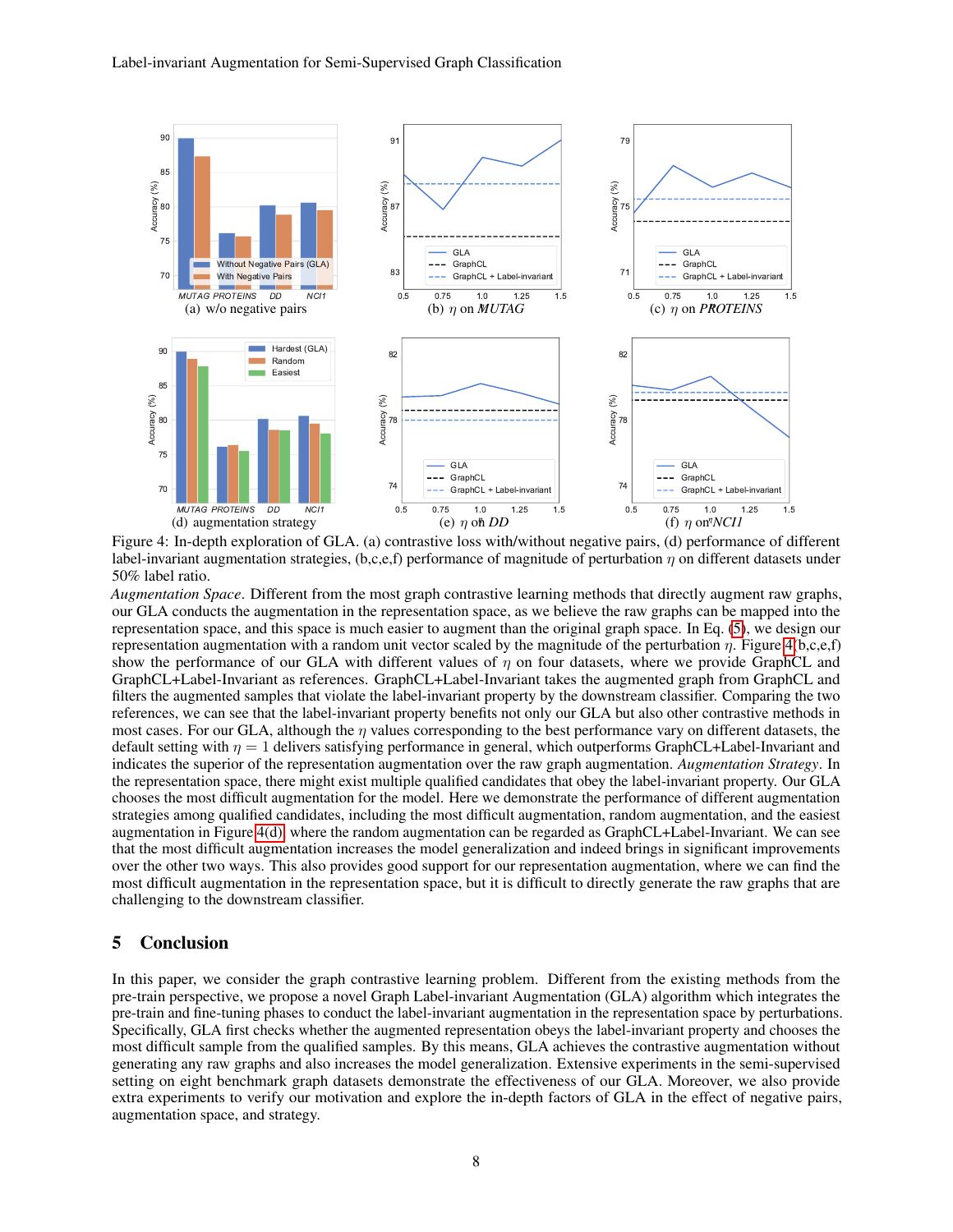## References

- <span id="page-8-0"></span>[1] Minmin Chen, Kilian Weinberger, Fei Sha, and Yoshua Bengio. Marginalized denoising auto-encoders for nonlinear representations. In *International Conference on Machine Learning*, 2014.
- <span id="page-8-1"></span>[2] Minmin Chen, Zhixiang Xu, Kilian Weinberger, and Fei Sha. Marginalized denoising autoencoders for domain adaptation. In *International Conference on Machine Learning*, 2012.
- <span id="page-8-2"></span>[3] Taesung Park, Alexei A Efros, Richard Zhang, and Jun-Yan Zhu. Contrastive learning for unpaired image-to-image translation. In *European Conference on Computer Vision*, 2020.
- <span id="page-8-3"></span>[4] Ching-Yao Chuang, Joshua Robinson, Yen-Chen Lin, Antonio Torralba, and Stefanie Jegelka. Debiased contrastive learning. *Advances in Neural Information Processing Systems*, 33:8765–8775, 2020.
- <span id="page-8-4"></span>[5] Yunfan Li, Peng Hu, Zitao Liu, Dezhong Peng, Joey Tianyi Zhou, and Xi Peng. Contrastive clustering. In *AAAI Conference on Artificial Intelligence*, 2021.
- <span id="page-8-5"></span>[6] Prannay Khosla, Piotr Teterwak, Chen Wang, Aaron Sarna, Yonglong Tian, Phillip Isola, Aaron Maschinot, Ce Liu, and Dilip Krishnan. Supervised contrastive learning. *Advances in Neural Information Processing Systems*, 33:18661–18673, 2020.
- <span id="page-8-6"></span>[7] Xinlei Chen, Haoqi Fan, Ross Girshick, and Kaiming He. Improved baselines with momentum contrastive learning. *arXiv preprint arXiv:2003.04297*, 2020.
- <span id="page-8-7"></span>[8] Ting Chen, Simon Kornblith, Mohammad Norouzi, and Geoffrey Hinton. A simple framework for contrastive learning of visual representations. In *International Conference on Machine Learning*, 2020.
- <span id="page-8-8"></span>[9] Jean-Bastien Grill, Florian Strub, Florent Altché, Corentin Tallec, Pierre Richemond, Elena Buchatskaya, Carl Doersch, Bernardo Avila Pires, Zhaohan Guo, Mohammad Gheshlaghi Azar, et al. Bootstrap your own latent-a new approach to self-supervised learning. *Advances in Neural Information Processing Systems*, 33:21271–21284, 2020.
- <span id="page-8-9"></span>[10] Xinlei Chen and Kaiming He. Exploring simple siamese representation learning. In *IEEE/CVF Conference on Computer Vision and Pattern Recognition*, 2021.
- <span id="page-8-10"></span>[11] Yuning You, Tianlong Chen, Yongduo Sui, Ting Chen, Zhangyang Wang, and Yang Shen. Graph contrastive learning with augmentations. *Advances in Neural Information Processing Systems*, 33:5812–5823, 2020.
- <span id="page-8-11"></span>[12] Yuning You, Tianlong Chen, Yang Shen, and Zhangyang Wang. Graph contrastive learning automated. In *International Conference on Machine Learning*, 2021.
- <span id="page-8-12"></span>[13] Yanqiao Zhu, Yichen Xu, Feng Yu, Qiang Liu, Shu Wu, and Liang Wang. Deep Graph Contrastive Representation Learning. In *ICML Workshop on Graph Representation Learning and Beyond*, 2020.
- <span id="page-8-13"></span>[14] Kaveh Hassani and Amir Hosein Khasahmadi. Contrastive multi-view representation learning on graphs. In *International Conference on Machine Learning*, 2020.
- <span id="page-8-14"></span>[15] Jun Xia, Lirong Wu, Jintao Chen, Bozhen Hu, and Stan Z Li. Simgrace: A simple framework for graph contrastive learning without data augmentation. In *ACM Web Conference*, 2022.
- <span id="page-8-15"></span>[16] Thomas N. Kipf and Max Welling. Semi-supervised classification with graph convolutional networks. In *International Conference on Learning Representations*, 2017.
- <span id="page-8-16"></span>[17] Felix Wu, Amauri Souza, Tianyi Zhang, Christopher Fifty, Tao Yu, and Kilian Weinberger. Simplifying graph convolutional networks. In *International Conference on Machine Learning*, 2019.
- <span id="page-8-17"></span>[18] Hongyang Gao, Zhengyang Wang, and Shuiwang Ji. Large-scale learnable graph convolutional networks. In *ACM SIGKDD International Conference on Knowledge Discovery & Data Mining*, 2018.
- <span id="page-8-18"></span>[19] Petar Veličković, Guillem Cucurull, Arantxa Casanova, Adriana Romero, Pietro Liò, and Yoshua Bengio. Graph attention networks. In *International Conference on Learning Representations*, 2018.
- <span id="page-8-19"></span>[20] Xiao Wang, Houye Ji, Chuan Shi, Bai Wang, Yanfang Ye, Peng Cui, and Philip S Yu. Heterogeneous graph attention network. In *The World Wide Web Conference*, 2019.
- <span id="page-8-20"></span>[21] Xiang Wang, Xiangnan He, Yixin Cao, Meng Liu, and Tat-Seng Chua. Kgat: Knowledge graph attention network for recommendation. In *ACM SIGKDD International Conference on Knowledge Discovery & Data Mining*, 2019.
- <span id="page-8-21"></span>[22] Ehsan Hajiramezanali, Arman Hasanzadeh, Krishna Narayanan, Nick Duffield, Mingyuan Zhou, and Xiaoning Qian. Variational graph recurrent neural networks. *Advances in Neural Information Processing Systems*, 32, 2019.
- <span id="page-8-22"></span>[23] Zhiyong Cui, Kristian Henrickson, Ruimin Ke, and Yinhai Wang. Traffic graph convolutional recurrent neural network: A deep learning framework for network-scale traffic learning and forecasting. *IEEE Transactions on Intelligent Transportation Systems*, 21(11):4883–4894, 2019.